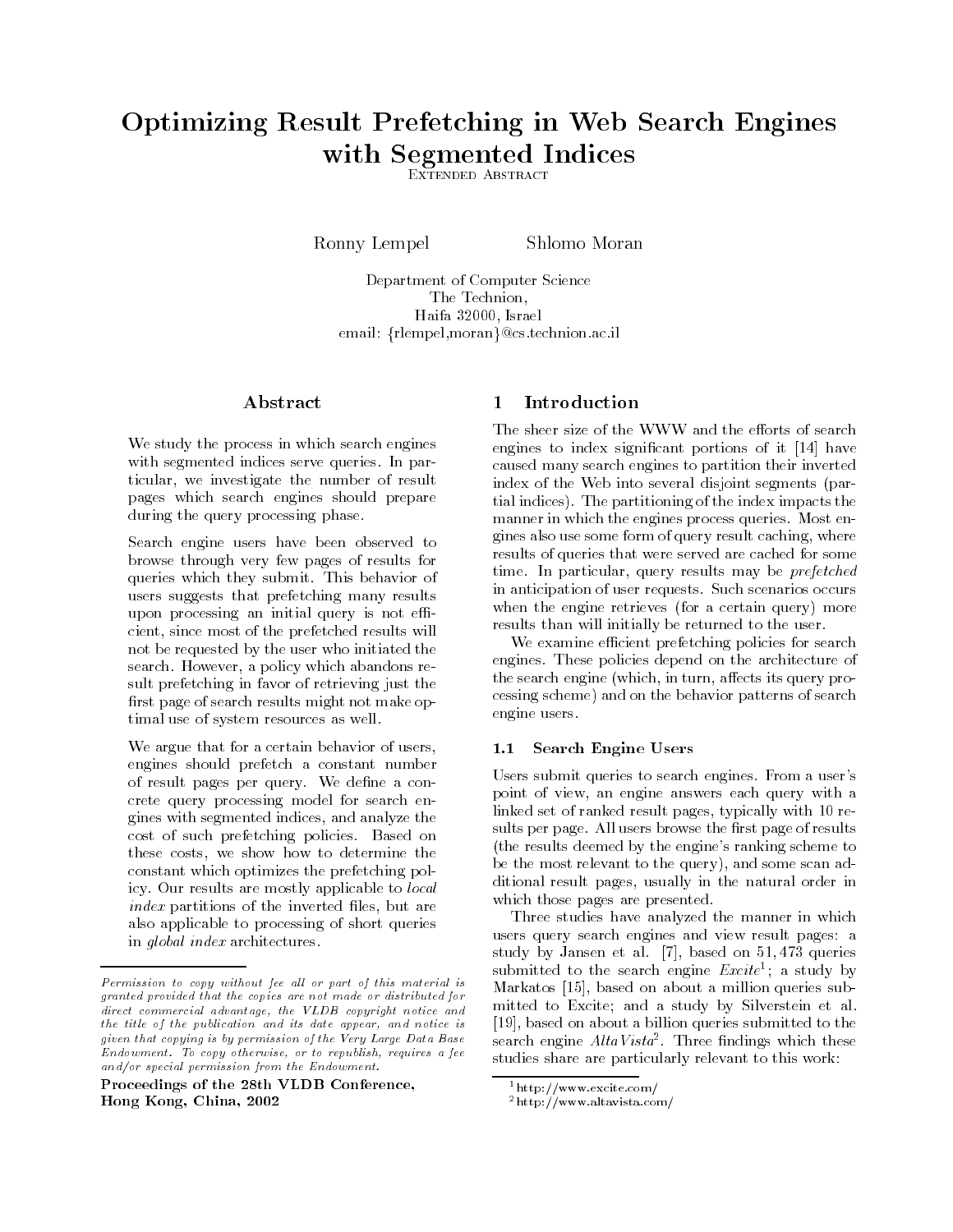- The queries submitted to WWW search engines are very short, averaging less than 2:4 terms per query, with over half of the queries containing just one or two terms. These results were reported by both [19] and [7]. While the two studies define query terms somewhat differently, the reported term counts may be loosely interpreted as the number of words per query.
- Users browse through very few result pages. The mentioned studies differ in the reported distribution of page views, but agree that at least 58% of the users view only the first page (the top-10 results), and that no more than 12% of users browse through more than 3 result pages.
- The number of distinct information needs of users is very large, as can be seen from the huge variety of queries submitted to search engines. However, popular queries are repeated many times, and the 25 most popular queries account for over 1% of all queries submitted to the engines.

#### 1.2 Caching and Prefetching of Search Results

It is commonly believed that all major search engines perform some sort of search result caching and prefetching. Caching of results was noted in Brin and Page's description of the prototype of the search engine G*oogle*" [3] as an important optimization technique of search engines. Markatos [15] demonstrated that caching search results can lead to hit ratios of close to 30%.

In addition to storing results that were requested by users in the cache, search engines may also *prefetch* results that they predict to be requested shortly. An immediate example is prefetching the second page of results whenever a new query is submitted by a user. Since studies [19, 7] indicate that the second page of results is requested shortly after a new query is submitted in at least 15% of cases, search engines may prepare and cache two (or more) result pages per query.

# 1.3 Index Structure and Query Processing Models

Inverted indices, or inverted lists/files, are regarded as the most widely applied indexing technique [18, 8, 20, 17, 16], and are believed to be used by the major search engines. As search engines index hundreds of millions of Web pages [14], the size of their inverted indices is measured in terabytes.

Ribeiro-Neto and Barbosa [17] mention three hard ware congurations that can handle large digital libraries: a powerful central machine, a parallel machine, or a high-speed network of machines (workstations and high end desktops). However, when considering the size of the indices which search engines maintain, the growth rate of the Web and the large number of queries which search engines answer each day, using a network of machines is considered to be the most  $\cos t$ -effective and scalable architecture [6, 17]. Such networks operate in a shared-nothing memory organization [18] where each machine has its own processing power (one or several CPUs), its own memory and its own secondary storage. The machines communicate by passing messages via the high speed network that connects them.

There are two well-studied schemes of partitioning an inverted index across several machines:

- Global index organization. In this scheme, the inverted index is partitioned by terms. Each machine holds posting lists for a distinct set of terms (the terms may be partitioned by lexicographic order, for example). The posting list for term  $t$ holds entries for all documents that include t.
- Local index organization. In this scheme, the inverted index is partitioned by documents. Each machine is responsible for indexing a distinct set of documents, and will hold posting lists for all terms that appeared in its set of documents.

Some works, such as those by Ribeiro-Neto and Barbosa [17] and Tomasic and Garcia-Molina [20] have compared the (run-time) efficiency of the above schemes. Parallel generation of a global index has been studied in [18], while a system which crawls the Web and builds a distributed local index was presented in [16]. Cahoon et al. [4] evaluated the computational performance of local indices under a variety of workloads, and Hawking [6] examined scalability issues of local index organizations. The prototype of Google was reported as using global index partitioning [3].

Many of the above mentioned works [4, 18, 6, 17, Many of the above mentioned works [4, 18, 6, 17, 20] describe essentially the same model for processing queries in systems with segmented indices:

- User queries arrive to a certain designated machine, which we will call the Query Integrator, or QI. This machine was called *home site* in [20], central broker in [18] and [17], user interface (or UIF) in [6] and connection server in [4].
- The QI issues each query to the separate index segments, in a manner which depends on the partitioning scheme of the index. With local index partitioning, the QI will send the query (as submitted by the user) to all segments. With global index partitioning, the QI sends each segment a partial query consisting only of the set of terms whose posting lists are stored in the segment.
- The QI waits for the relevant segments to return their result sets, and merges these result sets with respect to the system's ranking scheme. Again,

<sup>3</sup>http://www.google.com/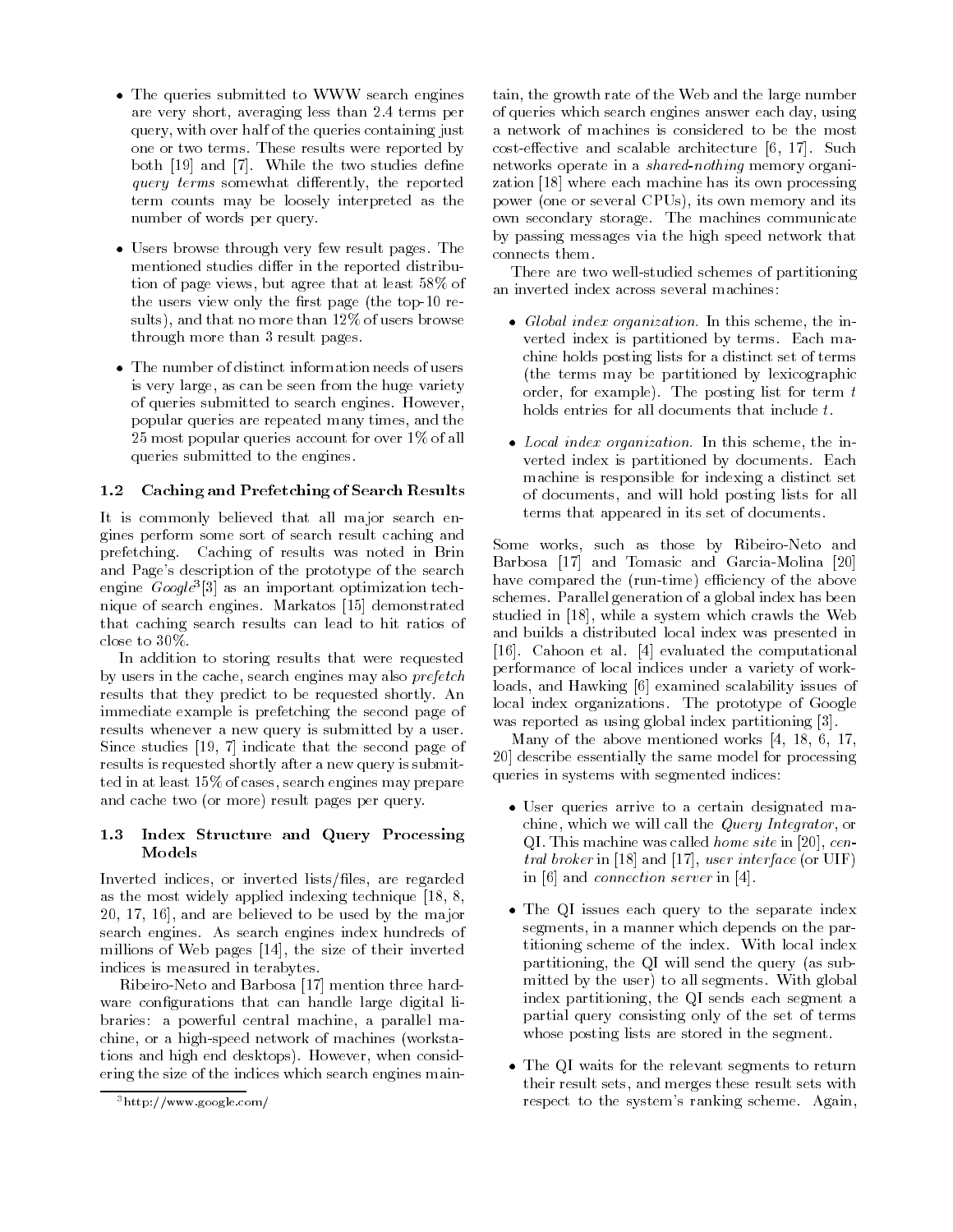the two index partitioning schemes imply different merge operations.

With local index partitioning, it is usually assumed that each segment has the ability to calculate the global score of each document in its local index with respect to all queries. Since the result sets that are returned by different segments are disjoint, merging the various result sets is straightforward. straightforward.

With global index partitioning, each (relevant) segment returns a ranked document list that may overlap lists returned by other segments, and where each score reflects only the score of the document with respect to the partial query which that segment received. The QI may need to perform set operations on the partial result sets (for queries containing boolean operators), and might need to weigh the scores returned from each seg ment differently (for example, according to the different  $\mathcal{U}f$  values of the terms in each partial query).

The QI returns the merged results to the users.

We consider a *cache-augmented* process, in which the QI maintains a query-result cache. Upon receiving a query from a user, the QI first checks if the cache contains results for that query. If so, the cached results are returned to the user, without forwarding the query to any of the segments. If the query cannot be answered from the cache, the QI processes the query as described above, and upon completion, caches the merged results .

# 1.4 This work

When considering the query processing model described above in the context of Web search engines, we note that merged results are returned to users in small batches (typically 10 at a time), in decreasing order of relevance (as ranked by the search engine). The QI, however, may prepare more results than are to populate the first batch, and cache them for future use. This raises the issue of optimizing the number of prefetched results in systems where the cost of processing uncached queries increases with the number of results that are fetched: prefetching a large number of results per query will be costly at first, but may pay off should the user request additional batches of results (since these will already be cached). Note that with the cost of prefetching we also associate the cache space that is occupied by the prefetched results. Assuming a fixed-size cache, increasing the number of prefetched results per query may decrease the number of queries whose results can be simultaneously cached.

This may lead to lower cache hit ratios, and to an increase in the load of the engine.

Another issue arising from the query processing model, is the relationship between the number of results which the QI decides to prefetch per query, and the number of results which it should ask of each seg ment. As an example, consider an engine which uses local partitioning into  $m$  segments, and whose policy is to prefetch n results per query. How many top results (denoted by  $l$ ) should the QI collect from each segment for each query? It may happen that all of the top results reside on a particular segment. Therefore, in order to be *certain* that indeed all top  $n$  results are obtained, it is necessary to collect the top-n results of each segment (setting  $l = n$ ). However, assuming that documents are partitioned randomly and independently into the segments, the QI may be able to collect considerably less results from each segment and still, with very high probability, obtain all of the top- $n$  results. Thus, when optimizing the number of prefetched results  $n$ , the behavior of  $l$  with respect to n must also be considered.

The tradeoff between the amount (and cost) of result prefetching and the possibility of serving subsequent queries from the cache is the main topic of this paper. As popular search engines process millions of queries every day, efficient prefetching policies can help reduce both the hardware requirements and the response time of the engines.

The rest of this paper is organized as follows. Section 2 formally presents the problems studied and the notations used throughout this paper (the notations are summarized there in Table 1). We model both the search engine's query service process and the users' behavior. We then define the cost of prefetching a given number of results in terms of a cost function which is analyzed and optimized in later sections. Section 3 presents an algorithm which optimizes the prefetch cost function for two special cases. The first case deals with inverted indices that fit on a single machine. This single machine scenario also models serving singleterm queries (which are quite common on the Web) with a globally-partitioned index. The second special case deals with a scenario when the engine guarantees that the users receive absolutely optimal results, using worst-case assumptions on the distribution of relevant documents in local-index partitions. The main body of work is contained in Section 4, which presents algorithms that solve and approximately solve the optimization problem for locally partitioned indices with an arbitrary number of segments, among which the documents are randomly distributed. Sections 5 tackles the combinatorial problem of setting the number of results which should be retrieved from each segment in order to provide quality merged results to the users. Section 6 discusses the practical impact that our results may have on search engine engineering. Conclu-

<sup>4</sup>The maintenance of the cache is not considered in this work. In particular, we do not examine how cached entries are replaced or how the freshness of the results is maintained.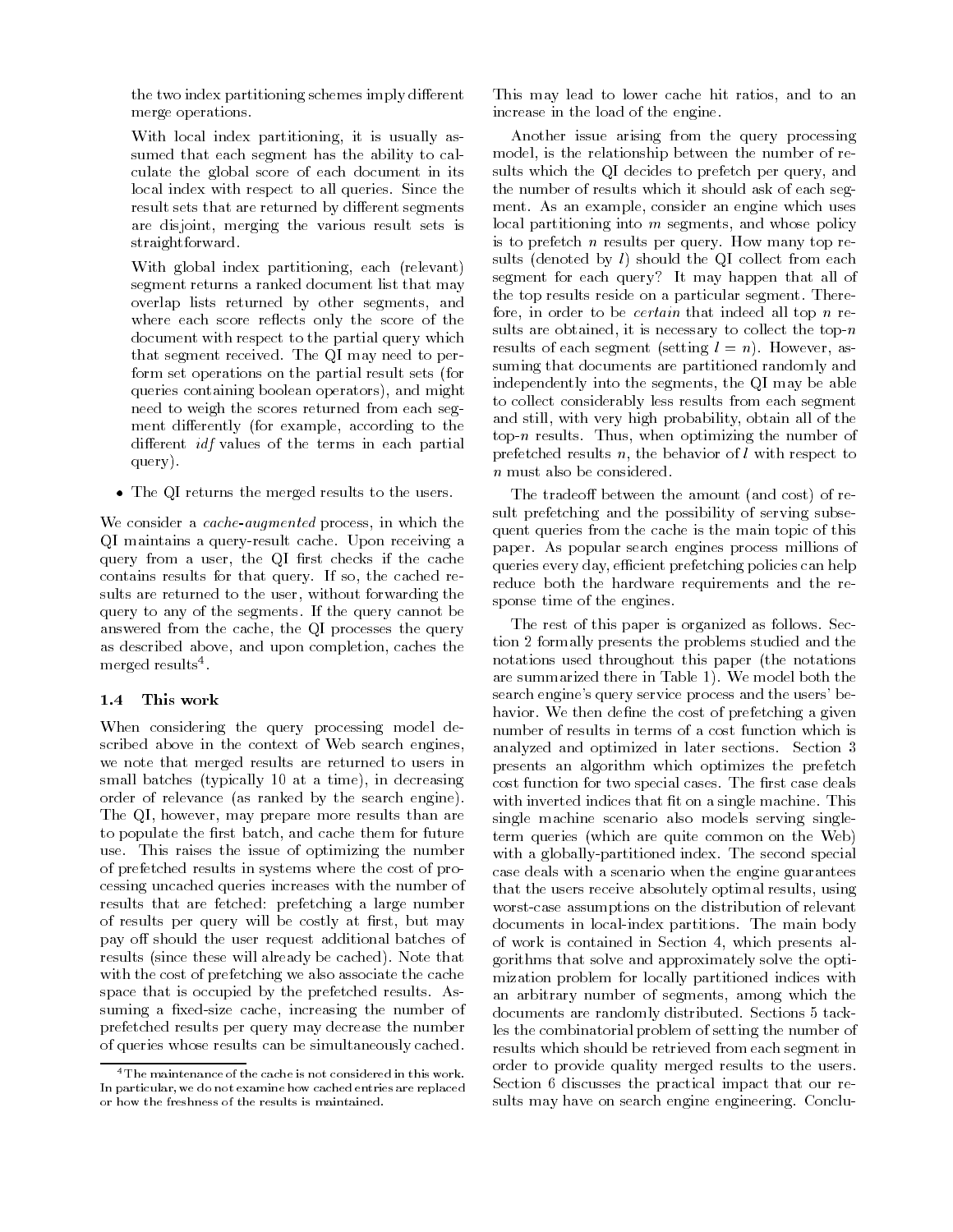sions and suggestions for future research are brought in Section 7.

# 2 Notations and Formal Model

### 2.1 The User

Our work requires a model for the way search engine users view result pages of their searches. Two studies [19, 7] have reported on several aspects of such user behavior by examining the query logs of search engines. To our purposes, the analysis of AltaVista's log [19] did not report in sufficient detail the exact distribution of result pages views (citing percentages of users viewing 1; 2 and 3 pages only). In addition, the statistics reported in that paper only considered requests for additional results which arrived within 5 minutes of the previous request made by the same user. The study of Excite's users [7] brings a more elaborate distribution of result page views per query. 58% of the page views were of the first result page, 19% of the views were of the second result page, and the views of result pages 3-9 (21:3% of the views) conformed to a Geometric distribution with a parameter between 0:288 and 0:427.

We chose to model the number of result pages which users view per query as a Geometric random variable  $u \sim \mathcal{G}(1 - p)$ . According to this model, users view result pages in their natural order, and the probability of a user viewing exactly result pages  $1, \ldots, k$  (not viewing result pages  $k+1$  and beyond) equals  $(1-p)p^k$ . In other words, upon viewing a result page, the user requests the next page with probability p.

An important property of the Geometric distribution is the fact that it is memoryless:

$$
Pr(u \ge s + t \mid u \ge s) = p^t \quad \forall s, t \in \mathbb{N}
$$

Assume that the complexity of retrieving ranked results is also "memoryless", meaning that the complexity of retrieving the results that rank in places  $n, n+1, \ldots, n+(k-1)$  depends only on the number of results retrieved,  $k$ . As we will see, this assumption holds when the identity of the result that ranks in place  $n-1$  is known. Then, the memoryless behavior of the users and the memoryless cost of retrieval implies that the optimal number of result pages  $r_{opt}$ that should be prefetched for a query is independent of the number of result pages requested so far: any time a query cannot be served from the cache, the QI should prepare the next  $r_{opt}$  result pages.

## 2.2 The Index Architecture and the Complexity of Processing Queries

The model to which we refer in most of this paper is that of a local index partitioning scheme in a sharednothing network. The index is partitioned among m segments. We assume that documents (URLs) are partitioned into segments by a random process which assigns each document to a segment according to the uniform distribution, and independently of all other documents. Such a partitioning can be achieved by hashing every URL into a fixed-size document ID, and mapping these IDs into segments. Such a scheme was mentioned in [1] in the context of building URL repositories, and the same technique can be applied when assigning pages to the segments of an inverted index. Since the number of documents considered is in the hundreds of millions while  $m$  is considerably smaller (much less than the square root of the number of doc uments), the segments will contain roughly the same number of documents (with high probability). The query processing model is as described in Section 1.3. Throughout the discussion we consider the processing of a "broad topic" query that matches  $C$  documents in each segment, where  $C$  is much larger than the number of the results a user will actually browse.

Let A denote the number of results which the engine presents in each result page (a typical value is  $A = 10$ ). Since results should be prefetched in page units, the number of prefetched results per query should be a multiple of A. In what follows we examine the cost of prefetching  $n = rA$  results per query, so that in subsequent sections we will be able to optimize the value of  $r$  - the number of prefetched result pages. We will denote a user's query by a pair  $(t, k)$ , where t is the search topical topical and k  $1$  is the (ordinal) number and k  $1$  is the (ordinal) number of  $\alpha$ of result page requested. A query can either start a search of a new topic (and then  $k = 1$ ), or ask for additional results in an existing search  $(k > 1)$ . The following discussion addresses both query types.

### Preliminaries

Upon receiving a query  $(t, k)$  which cannot be answered from the cache, the QI needs to fetch  $n$  results for  $t$ . The first task is to set the value of  $l$ , the number of results to retrieve from each of the m segments.

 $\mathcal{L}$  . The set of n documents that the set of n documents that the set of n documents that the set of n documents that the set of n documents that the set of n documents that the set of n documents that the set of n d engine should ideally retrieve for the query: the  $n$  documents that attain the best scores for  $t$  (according to the engine's ranking function), out of all documents that have not been retrieved for queries  $(t, k'), k' < k$ . Let  $\mathcal{R}(l, m)$  denote the set of documents that will be *retrieved* for the query t when each of the  $m$  segments returns its l most relevant (and previously unretrieved) matches for t. Ideally,  $\mathcal{R}(l,m)$  would contain  $\mathcal{B}(n)$ , but ensuring that means setting  $\iota$  to equal  $n$  . Thistead, we assume that the engine employs the following quality policy, based on a probability  $q$ : The QI sets the value of l with respect to n such that

 $Pr[\mathcal{B}(n) \subseteq \mathcal{R}(l, m)] \geq q$ 

<sup>5</sup>This special case is discussed in Section 3.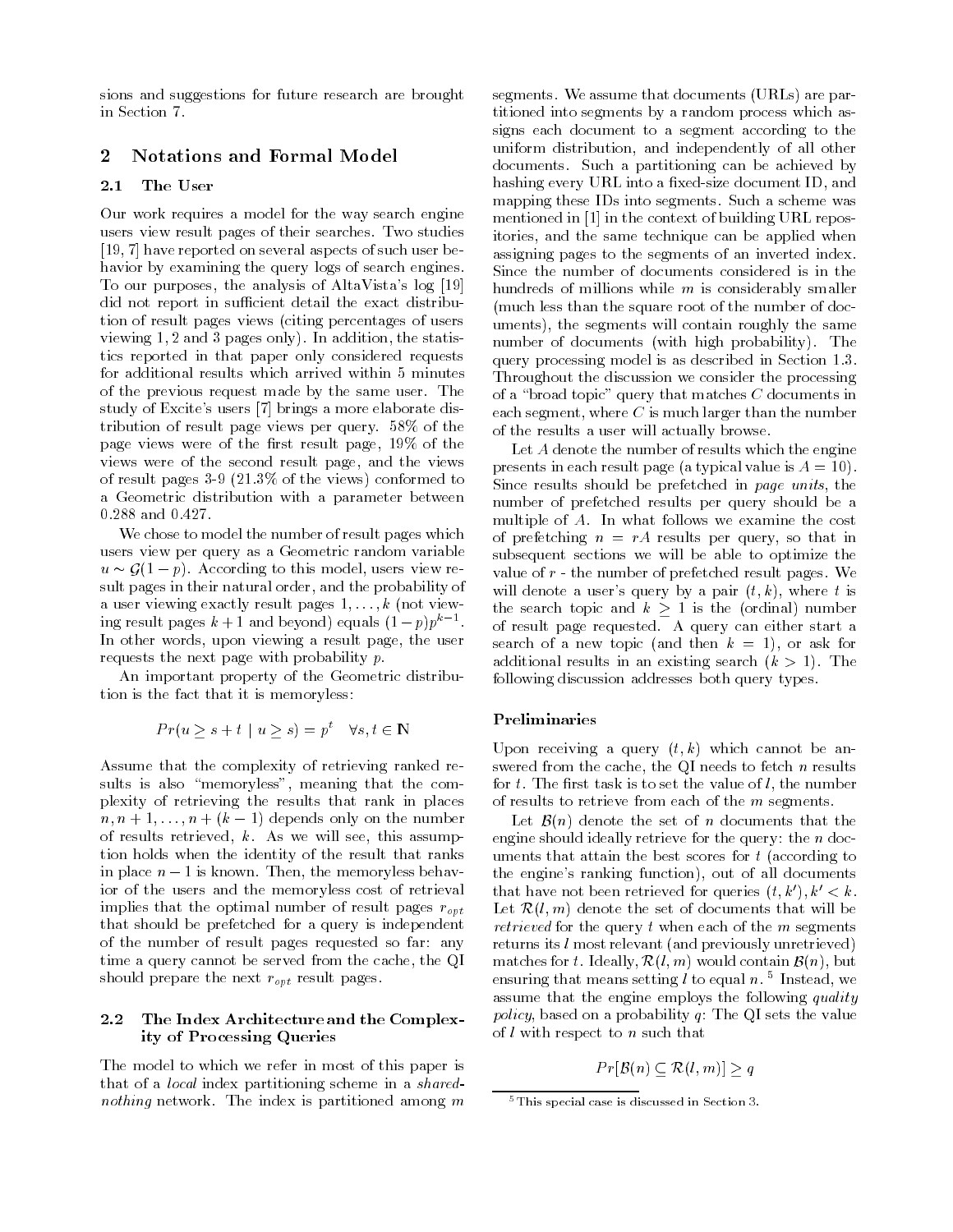In other words, the QI should collect enough (previously unretrieved) quality results from each segment so that with probability  $q$ , the top-n retrieved results will indeed be the best  $n$  (previously unretrieved) results for  $t$  in the entire index. The relationship between  $n$ and *l* will be studied in Section 5. For the time being, it suffices to note that by the assumption that documents are uniformly distributed among the segments, the above probability depends only on the values of  $n, m$  and l, and is independent of the topic  $t$ .

Let  $\iota_q(n,m)$  denote the minimal number of documents which should be retrieved by each of the  $m$  segments so that the quality criterion is satisfied:

$$
\tilde{l}_q(n,m) \stackrel{\triangle}{=} \min\{ l \mid Pr[\mathcal{B}(n) \subseteq \mathcal{R}(l,m)] \geq q \}
$$

### Collecting results

The QI sends each segment the topic t and a request for its  $c_q(n, m)$  top results for the query. Whenever  $k > 1$  (this is not the first batch of results to be retrieved for t), segment i also receives  $s_i(t, k-1)$ , the score of the lowest ranking document that it had contributed to the results of  $(t, 1), \ldots, (t, k-1)$ . <sup>6</sup> We now estimate the cost of serving such requests. By our assumption, the query matches  $C$  documents in each segment, where  $C$  is much larger than the number of results users will actually browse through, and consequently is much larger than  $c_q(n, m)$  (since  $c_q(n, m)$  is bounded by  $n$ , and  $n$  is bounded by the number of results that users browse through). We assume that identifying the C-sized set of candidate documents can be done in a time that is linear in  $C$ . This assumption holds for the inverted index structure when the number of query terms is very small, as is the case with broad topic queries on the Web (see Section 1.1). Recall that each segment receives the score of the lowest ranking document that it has retrieved so far for the query, and can thus discard previously retrieved results from the set of candidates. The top-scoring  $c_q(n,m)$  documents of the remaining candidates are then found. Each seg  $m_{\text{eff}}$  will thus spend  $O(U + \ell_q(n, m))$  log  $O$  processing steps (per query) in order to return  $\ell_q(n,m)$  sorted results to the QI.

# Merging results

The QI receives *m* sorted result sets of length  $l_q(n,m)$ .  $R_{\text{equation}}$  and buncting these sets takes  $O(m_e/a, m)$ operations. It then partially merges the results until it identifies the top  $n = rA$  retrieved results that will populate the r result pages. By using Tree Selection Sorting  $[12]$  with the m sorted result lists hanging from the leaves of the tree, the merge can be accomplished in time -(2m + n logm). The overall complexity of this step is thus  $O(m a<sub>g</sub> (n, m) + 2m + n \log m)$ .

### Caching results

The  $r$  result pages are cached, and the first of those pages is returned to the user. The m scores  $s_1(t, k), \ldots, s_m(t, k)$  are also noted. The overall space complexity is the second - (rate of the  $\mathcal{C}$ 

### The complexity of the query processing model

Our model requires two messages to be passed between the QI and each of the segments: the QI sends the query to each segment, and each segment returns  $\iota_{g}(n,m)$  results to the Qr. The total number of results received by the QI is  $m_q(n, m)$ , and this amount of data impacts its time complexity. Had we allowed more rounds of communication, we could have managed by sending the QI only  $m + (n - 1)$  results, lowering the complexity of the merge step above to -(m + n + n logm). We chose not do so since minimizing communication rounds between machines (even at the expense of sending larger messages) is likely to improve performance in distributed computations [6].

Note that the complexity of the retrieval model described above is indeed \memoryless" (see discussion in Section 2.1). The model implies the following computational loads on the various resources of the engine, when following a policy of prefetching  $r$  result pages per query:

- $\bullet$  The QI performs  $O(m_q(rA,m) + 2m + rA \log m)$ computation steps.
- Each index segment performs  $\Theta(C +$  $\iota_g$  (r  $\pi$  , m) log  $\cup$  ) computations.
- The case of the case of the case of the space of the case of the case of the case of the case of the case of t

Additionally, we introduce two non-negative coefficients  $\alpha$  and  $\beta$  which will allow us to assign different weights to the three resources which are consumed during query processing. Specifically,  $\alpha$  will multiply the computations of the QI and  $\beta$  will multiply the cache space required  $\,$  . Tuning the values of  $\alpha$  and  $\beta$  can emphasize memory (cache) limitations, computational bottlenecks (the QI vs. the segments) and response time per query. More on this in Section 6.2.

We are now ready to formulate  $W(r)$ , the expected cost (or *work*) of a policy which prefetches  $r$  pages for geometric users with parameter  $p$ . Result pages  $ir+1, ir+2, \ldots, (i+1)r$  will be termed as the *i*'th *batch* of result pages. For ease of notation, we introduce  $l_q(r, m) \equiv l_q(rA, m)$ .

<sup>&</sup>lt;sup>6</sup>We assume that the results of the query  $(t, k - 1)$  are still cached when the query  $(t, k)$  arrives.

 $\cdot$  rie computational loads were expressed using the  $\Theta(\cdot)$  notation. For concreteness and simplicity, we will consider the given expressions as the exact complexities. This allows us to avoid tedious notations, and does not affect the ensuing analysis (and results) of the paper.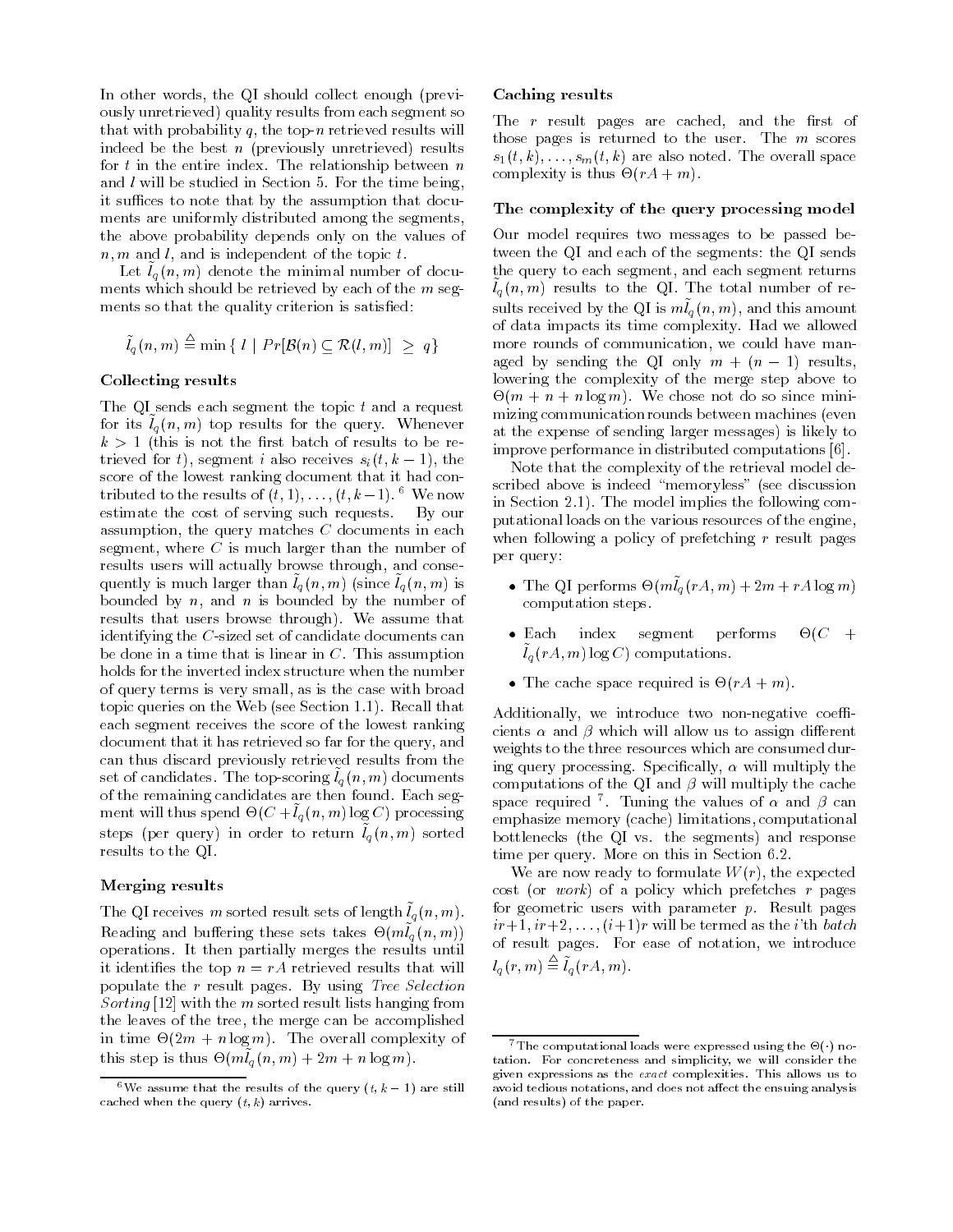$$
W(r) = \text{Caching overhead} + \sum_{i=1}^{\infty} [Pr(\text{preparing batch } i) \cdot \text{(batch preparation complexity)}]
$$
\n
$$
= \beta(Ar + m) + \sum_{i=0}^{\infty} p^{ir} [C + l_q(r, m) \log C + \alpha(rA \log m + ml_q(r, m) + 2m)]
$$
\n
$$
= \beta(Ar + m) + \frac{C + l_q(r, m) \log C}{1 - p^r} + \frac{\alpha(rA \log m + ml_q(r, m) + 2m)}{1 - p^r}
$$

Rearranging the terms, and ignoring the constant additive term  $\beta m$  (which does not depend on r and will not affect the optimization of  $W(r)$ , we get

$$
W(r) = \beta A r +
$$
  

$$
\frac{(C + 2\alpha m) + (\log C + \alpha m)l_q(r, m) + (\alpha A \log m)r}{1 - p^r}
$$

To ease the notation, we define the following constants:  $a = \beta A$ ,  $b = (C + 2\alpha m)$ ,  $c = (\log C + \alpha m)$ and  $d = \alpha A \log m$ . With this notation,

$$
W(r) = ar + \frac{b + cl_q(r, m) + dr}{1 - p^r}
$$

C, the number of documents per segment which match a query, is typically a large number, while  $A$  and  $m$  are typically much smaller. Thus, when the proportionality constants  $\alpha$  and  $\beta$  are both about 1, typical values of b are large (tens of thousands and beyond), while  $a, c, d$  are relatively small (typically less than 100).

Our mission: Given an *m*-way locally segmented index, geometric-p users and some quality criterion  $q$ , determine  $r_{opt}$ , an integral value of r which minimizes  $W(r)$ . In doing so, determine  $l_q(r_{opt}, m)$ . The QI will then prepare  $r_{opt}$  result pages whenever a query cannot be answered from the cache, asking each of the m segments to retrieve its top  $l_q(r_{opt}, m)$  results (that score below a certain threshold) for the query being processed. We will strive to obtain exact or almost exact values of  $r_{opt}$  and  $l_q(r_{opt}, m)$ .

#### 3 Simple Special Cases

In this section we show that the problem for a single segment  $(m = 1)$  and the problem for multiple segments with  $q = 1$  behave similarly, and in both cases r *opt* can be found in the case of the found in a step step in the found of the found in the found in the found of

 When the index is stored in a single segment, we can ignore the terms in the complexity function  $W(r)$  which deal with the merging of results from

| Symbol                         | Denotes                                              |
|--------------------------------|------------------------------------------------------|
| $\boldsymbol{a}$               | shorthand for $\beta A$                              |
| h                              | shorthand for $(C + 2\alpha m)$                      |
|                                | shorthand for $(\log C + \alpha m)$                  |
| d                              | shorthand for $\alpha A \log m$                      |
| m                              | number of segments in index                          |
| р                              | probability of viewing result page k when viewing    |
|                                | page $k-1$                                           |
| q                              | quality criterion of QI                              |
| $\boldsymbol{r}$               | number of result pages to fetch                      |
|                                | optimal integral value of $r$                        |
| $\stackrel{r_o}{A}{}^{\!\!pt}$ | number of results per result page                    |
| $\cal C$                       | number of relevant results per segment               |
| W(r)                           | work required for fetching r result pages per query  |
| $l_q(r, m)$                    | number of results to fetch from each segment so that |
|                                | the best $rA$ results are collected with probability |
|                                | at least q; equals $l_q(rA,m)$                       |
| $\alpha$                       | multiplies the computations of the QI in $W(r)$      |
| β                              | multiplies the required caching space in $W(r)$      |

Table 1: summary of notations

different segments (namely the terms involving  $\alpha$ ). In addition,  $l_q(r, 1) = rA$  regardless of q's value. Thus,  $W(r)$  becomes:

$$
W(r) = ar + \frac{C + (A \log C)r}{1 - p^r}
$$

Note that when an index is partitioned globally (each segment holds posting lists for a distinct set of terms), single-term queries are effectively queries to a single segment as described above. Studies [19, 7] indicate that the percentage of single-term queries on the Web is quite large (25% 30%).

• For the case where  $q = 1$  we again have  $l_1(r, m) =$  $rA$ , and the complexity function  $W(r)$  takes the following form:

$$
W(r) = ar + \frac{b + (cA + d)r}{1 - p^r}
$$

Both cases imply a complexity function of the form

$$
W(r) = ar + \frac{b' + d'r}{1 - p^r} , \quad b', d' > 0
$$

The derivative of  $W(r)$  is negative at zero and increases for all  $r > 0$ . Therefore,  $W(r)$  (for positive values of  $r$ ) decreases at first until reaching its (unique) minimal value, and then increases. Relying on this behavior, an optimal integral value of  $r(r_0pt)$  can be found by applying the following procedure:

- 1. Find the minimal natural number  $n$  such that  $W(2^n) \leq W(2^{n+1}).$
- 2. Find an optimal value of  $r$ , using binary search, in the range  $2^{n+1}, \ldots, 2^{n+1}$ .

Since *n* will not exceed  $1 + \lceil \log r_{opt} \rceil$ , the complexity a vive the vive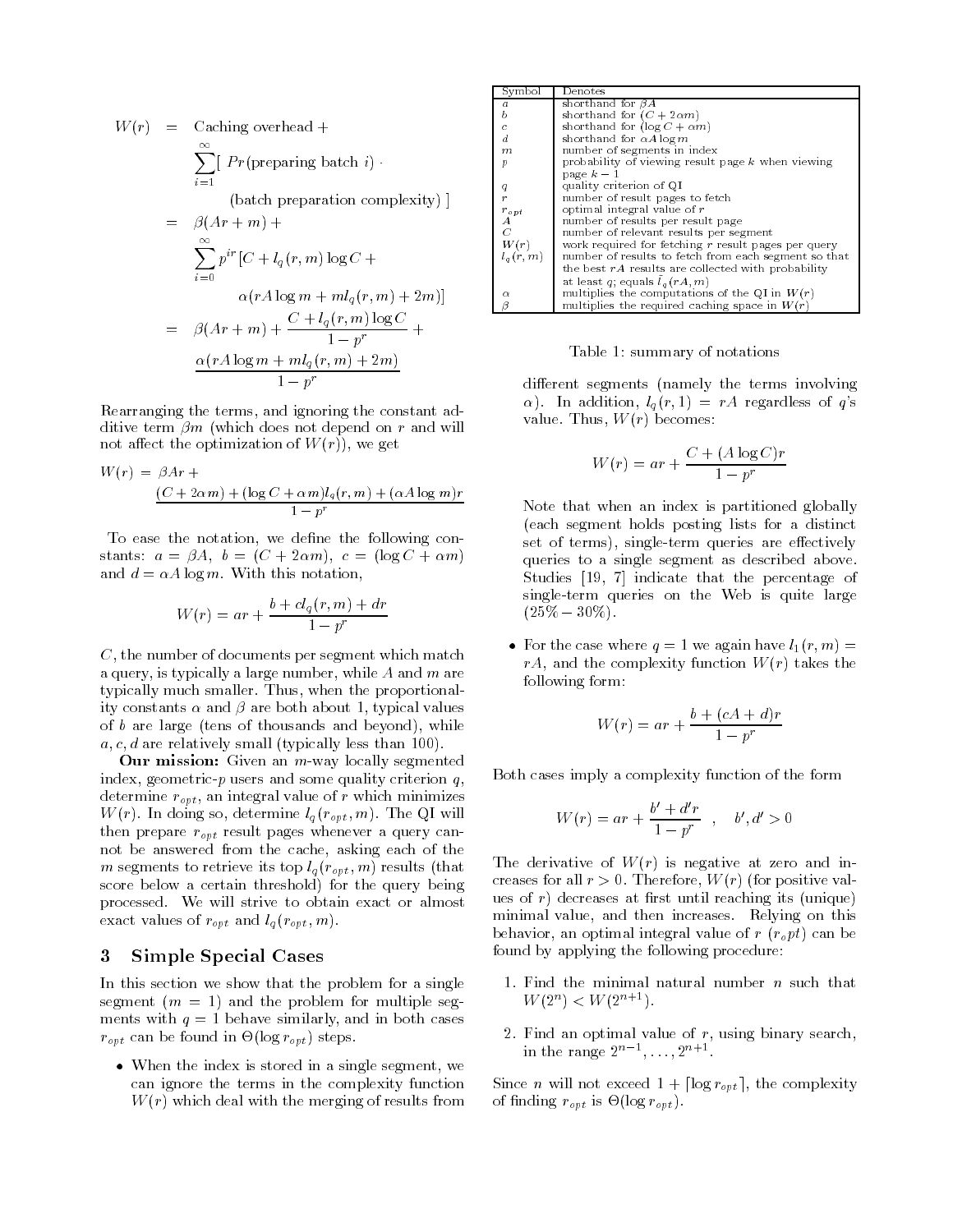# 4 Solution for an  $m$ -way Segmented Local Index

In this section we study the problem of setting the optimal value of r given the quality criterion  $q \ (q \ < 1)$ , the engine's architecture parameters  $A, C$  and  $m$ , and the complexity parameters  $\alpha$  and  $\beta$ . Subsection 4.1 presents an algorithm for determining the optimal value of  $r$ , which minimizes the retrieval complexity function  $W(r)$ . Subsection 4.2 presents an approximation algorithm, which finds a value of  $r$  for which  $W(r)$  is approximately optimal.

#### $4.1$ Optimizing  $r$  in Indices With  $m$  Segments

First, recall the complexity function from Section 2.2:

$$
W(r) = ar + \frac{b + cl_q(r, m) + dr}{1 - p^r}
$$

Clearly, the behavior of  $W(r)$  depends on the behavior of  $l_a(r, m)$ . While we will show how to precisely calculate  $l_q(r, m)$  in Section 5, for the purpose of this subsection it suffices to note that if  $r > r$  then  $l_q(r, m) \geq l_q(r, m)$ .

In order to facilitate the search for  $r_{opt}$ , we now set forth to find, for every value of  $r$ , an upper bound on the set  $\{r \mid W(r) \leq W(r)\}^{\infty}$ .

**Definition 1** A function  $g(r)$  will be called Wrestrictive *if for all*  $r > q(r)$ *, W(r)*  $> W(r)$ *.* 

For example,  $g_1(r) \equiv \frac{W(r)}{a}$  is W-restrictive, since for all  $r > g_1(r)$ , we have  $W(r) > ar > a g_1(r) = W(r)$ . Consequently,  $r_{opt}$  is not larger than  $g_1(1)$ .

We will use W-restrictive functions to bound our search space for  $r_{opt}$ . For this we now seek a Wrestrictive function that is better than  $g_1$ , providing tighter bounds on the size of the search space. The following Proposition is proved in the full version of this paper:

Proposition 1 The function

$$
g(r) = r + \frac{p^{r} (b + cl_q(r, m) + dr)}{(1 - p^{r}) (a + d)}
$$

is W-restrictive.

Note that the above function reflects all the architectural parameters of the search engine's index, and also the user's behavior (represented by  $p$ ) and the desired quality criterion q.

Figure 1 displays Algorithm OP for setting the optimal value of r. All of the steps except the calculation of  $l_q(r, m)$  in  $2(a)$  are trivial; that calculation is the topic of Section 5. The correctness of the algorithm follows from the W-restrictiveness of  $g(r)$  (Proposition 1), since we do not need to iterate through values of r for which  $W(r)$  is known to be higher than values we have already seen.

- 1. Initializations:  $W_{min} \leftarrow W(1)$ ,  $r_{opt} \leftarrow 1$ , limit  $\leftarrow \infty$ ,  $r \leftarrow 2$ .
- 2. While  $r <$  limit:
	- (a) Calculate  $l = l_q(r, m)$ , and use the value to set  $W \leftarrow W(r)$ ,  $g \leftarrow g(r)$ .
	- (b) If  $\lim_{x \to g} f(x) = \lim_{x \to g} f(x)$
	- (c) If  $W < W_{min}$ :  $W_{min} \leftarrow W$ ,  $r_{opt} \leftarrow r$ .
- (d)  $r \leftarrow r + 1$  $\mathbf{d}$  r  $\mathbf{d}$  r  $\mathbf{d}$  r  $\mathbf{d}$  r  $\mathbf{d}$  r  $\mathbf{d}$  r  $\mathbf{d}$  r  $\mathbf{d}$  r  $\mathbf{d}$  r  $\mathbf{d}$  r  $\mathbf{d}$  r  $\mathbf{d}$  r  $\mathbf{d}$  r  $\mathbf{d}$  r  $\mathbf{d}$  r  $\mathbf{d}$  r  $\mathbf{d}$  r  $\mathbf{d}$  r  $\mathbf{d}$  r  $\mathbf{d}$  r
- 3. print  $r_{opt}$ .

Figure 1: Algorithm OP for optimizing the prefetch policy

### The complexity of the algorithm

Algorithm OP needs to be executed relatively few times, when configuring the prefetching policy of the search engine (see discussion in Section 6.2). Therefore, its own complexity does not impact the performance of the engine. Nevertheless, we now prove that its running time is polynomial. We do so by bounding  $r_{max}$ , the maximal number of iterations which OP may require throughout its course. For this, let

$$
\tau = \frac{a+d}{b+cA+d}
$$

Note that by our assumptions on the relative values of a, b, c and d (see Section 2.2),  $\tau$  is a small constant. Since  $l_q(1,m) \leq A$ , we have that  $q(1) \leq 1 + \frac{p}{(1-p)^2}$  is (1p) bounded by  $1+\frac{2p}{1-p}$  whenever  $\tau \geq 0.5$ , and by  $1+\frac{1}{1-p}$ whenever p is a set of the bound results of the positive point  $\mathcal{P}$  and  $\mathcal{P}$  are point to the point of the point of the point of the point of the point of the point of the point of the point of the point of the po and  $\tau < 0.5$ .

**Lemma 1**  $r_{max} \leq 3 \left[ \frac{\log \tau}{\log p} \right]$  whenever  $p > \tau$  ,  $\tau < \frac{1}{2}$ .

Proof: Let r =  $\left\lceil \frac{\log \tau}{\log p} \right\rceil$ . Then, since  $1 > p > \tau$ ,  $r > 1$ and  $p' = 2^{r \log p} \le 2^{r \log r} = \tau$ . Thus,

$$
g(r) = r + \frac{p^r}{(1 - p^r)} \frac{b + cl_q(r, m) + dr}{a + d}
$$
  
\n
$$
\leq r + \frac{\tau}{(1 - \tau)} \frac{b + cl_q(r, m) + dr}{a + d}
$$
  
\n
$$
\leq r + \frac{\tau}{(1 - \tau)} \frac{b + crA + dr}{a + d}
$$
  
\n(since obviously  $l_q(r, m) \leq rA$ )  
\n
$$
< r + \frac{\tau}{(1 - \tau)} \frac{r}{\tau} = \frac{2 - \tau}{1 - \tau} r \leq 3r = 3 \left[ \frac{\log \tau}{\log p} \right]
$$

To complete the analysis of the complexity of algorithm OP for finding  $r_{opt}$ , we show in Section 5

<sup>&</sup>lt;sup>8</sup>Since  $\lim_{r\to\infty} W(r) = \infty$ , the set  $\{\bar{r} \mid W(\bar{r}) \leq W(r)\}\$ is finite for all  $r$ .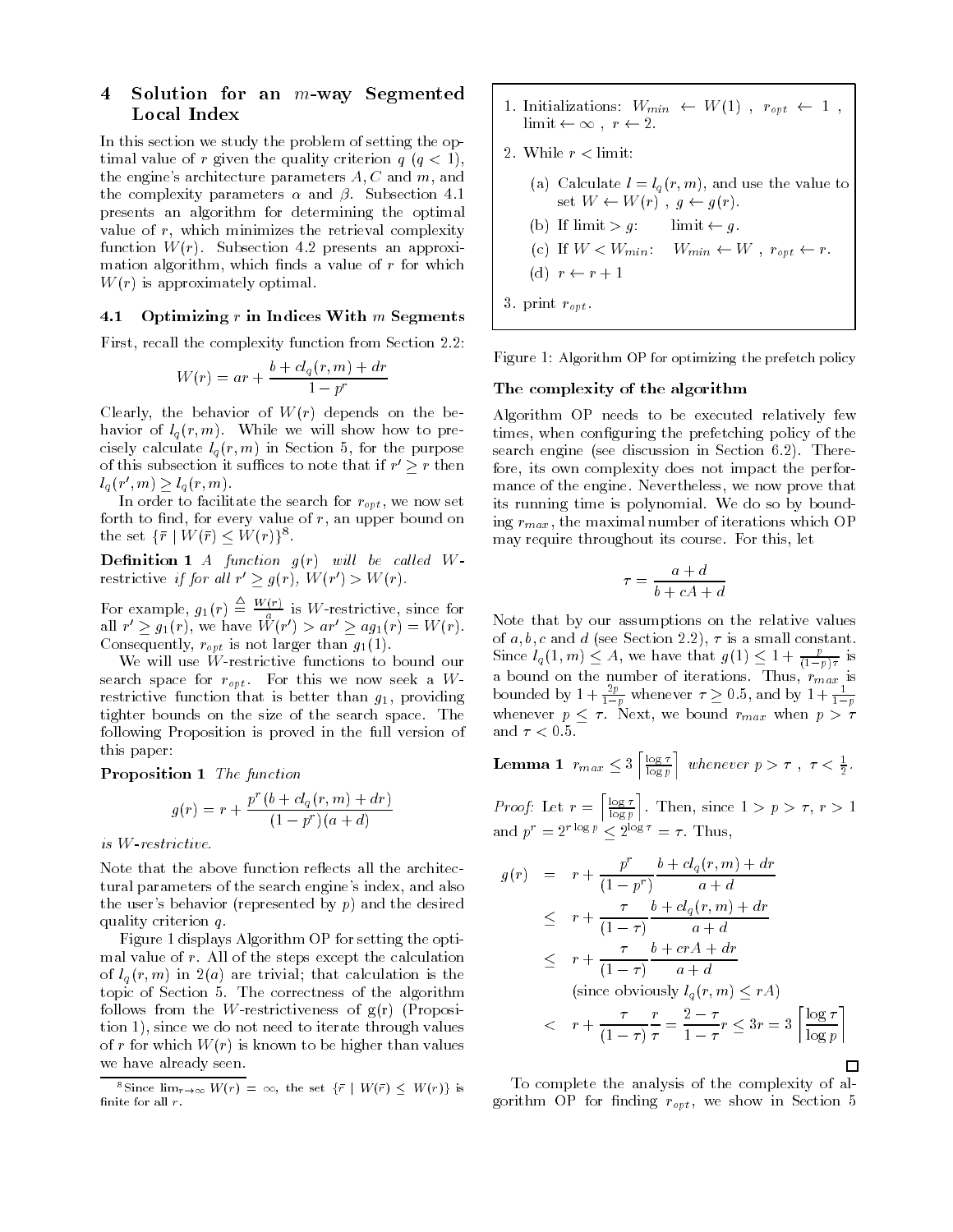that calculating the values of  $l_q(r, m)$  for all  $r \in$  $\{1,\ldots,r_{max}\}$  requires  $O(m^2A^2r_{max}^2)$  steps (regardless of the value of  $q$ ). Since we have already bounded  $r_{max}$  by simple functions of m, p and  $\tau$ , bounds on the complexity of the algorithm follow.

Table 2 brings sample results of the algorithm. For every combination of  $m$  and  $p, \, r_{opt}$  and  $r_{max}$  (the highest value of r for which  $W(r)$  was actually calculated during execution) are shown. Figure 2 plots  $W(r)$  as a function of  $r$ , as calculated during the algorithm for three values of  $m$  with  $p = 0.5$ . For all displayed results, we used  $q = 0.99, \alpha = \beta = 1, A = 10$  and  $C \equiv 2^{13}$ .

| $m\backslash p$ | 0.3  | 0.5  |        |
|-----------------|------|------|--------|
|                 | 4(5) | 79)  | 11(15) |
| 25              | 4(5) | 6(8) | 12(14) |
| 50              | 4(5) | 6(8) | 10(13) |

Table 2:  $r_{opt}(r_{max}$ ) values as a function of m and p

### 4.2 Approximating the Optimal Solution

In the previous subsection we have shown how to determine  $r_{opt}$ , the number of pages which minimizes the complexity function  $W(r)$ . However, if we are willing to settle for nearly optimal solutions, namely finding values of r for which  $\frac{W(r)-p(r)}{W(r)} \geq 1-\epsilon$  for small values of  $\epsilon$ , we can use the following algorithm:

1. Let 
$$
r_{max} \stackrel{\Delta}{=} \left\lceil \frac{\log \epsilon}{\log p} \right\rceil
$$
.

2. Find the value of r in the range  $\{1, \ldots, r_{max}\}\$ which minimizes  $W(r)$ .

Note that  $r_{max}$  depends on the user's behavior (as modeled by  $p$ ) but is independent of the engine's architecture and quality policy (which are modeled by  $a, b, c, d$  and q). Furthermore, the above algorithm is applicable to any work function  $W(r)$  such that  $(1 - p)$  *W*  $(r)$  is an increasing function of r. Note that  $W(r)$  satisfies this condition, since

$$
(1 - pr)W(r) = (1 - pr)ar + b + clq(r, m) + dr
$$

where  $a, b, c, d$  are positive constants, and the functions  $(1 - p)$ ,  $l_q (r, m)$  are nondecreasing functions of r.

The correctness of the approximation algorithm relies on the following Proposition.

**Proposition 2** Let  $W(r)$  be any positive function such that  $(1 - p^r)W(r)$  is an increasing function of r. Let  $r, t \in \mathbb{N}$  such that  $\frac{W(x)}{W(r)} \geq \frac{1}{1-p^t}$ . Then, for all  $r > t$ ,  $VV(T) > VV(T)$ .

*Proof:* Since 
$$
(1 - p^t)W(t) \ge W(r)
$$
, we have for  $r' \ge t$   
\n
$$
W(r') > (1 - p^{r'})W(r') \ge (1 - p^t)W(t) \ge W(r)
$$

**Corollary** 1 Let  $0 < s < t$ . Then  $W(s) < \frac{W(s)}{(1-p^s)}$ .

*Proof:* Since  $(1 - p^r)W(r)$  increases with r, we get

$$
W(s) < \frac{W(s)}{(1 - p^t)} < \frac{W(t)}{(1 - p^s)}
$$

 $\Box$ 

Corollary 2 For all  $s$ ,

$$
\min\{W(1),\ldots,W(s)\} < \frac{W(r_{opt})}{1-p^s}
$$

*Proof:* If  $1 \leq r_{opt} \leq s$ , the claim holds. Otherwise, the result is implied by Corollary 1, with  $t = r_{opt}$ .  $\Box$ 

Substituting  $s = r_{max} = \lfloor \frac{m_{max}}{\log p} \rfloor$  in the last Corollary yields the approximation algorithm:

$$
\min\{W(1),\ldots,W(s)\} \le \frac{W(r_{opt})}{1-p^{\lceil \frac{\log \epsilon}{\log p} \rceil}}
$$

$$
= \frac{W(r_{opt})}{1-2^{\log p\lceil \frac{\log \epsilon}{\log p} \rceil}} \le \frac{W(r_{opt})}{1-\epsilon}
$$

Table 3 shows the values of  $r_{max}$  for  $p =$  $0.1, 0.2, \ldots, 0.9$  and  $\epsilon = 0.1, 0.01$  and 0.001. As mentioned earlier, calculating the values of  $l_q(r, m)$  for all  $r \in \{1, \ldots, r_{max}\}$  requires  $O(m^2A^2r_{max}^2)$  compuapproximation algorithm is  $\mathcal{O}(m^2 A^2 \left[ \frac{\log \epsilon}{\log p} \right]^2)$ .

Finally, we note that the results of this subsection may be used in practice to improve the running steps 2(b) and 2(c)) whether  $\frac{W}{W_{min}} \ge \frac{1}{1-p^r}$ , and setting limit  $\leftarrow r$  if so (thus terminating the algorithm). Proposition 2 asserts that all future iterations with larger values of r will result in greater values of  $W(r)$ , and so OP can safely terminate and output the current value of  $r_{opt}$ .

# 5 Calculating  $l_q(r, m)$

This section brings recursive formulae with which  $l_q(r, m)$  can be calculated in a time which is polynomial in  $m, r$  and  $A$ .

We model the distribution of the top results in the segments by the following random process:  $n \triangleq rA$ different balls (the top results for a query) are thrown randomly and independently into  $m$  different cells (the segments), where  $n_i$  balls are inserted to cell i  $(\sum_{i=1}^{m} n_i = n)$ . We model the querying process by taking min $\{l, n_i\}$  balls from cell i for  $i = 1, \ldots, m$ . Denote by  $e_{n,m,l}$  the number of excess balls that remain in the cells after the querying process is completed. In Section 5.1 we calculate the probability that  $e_{n,m,l} = 0$ . This corresponds to the case where no cell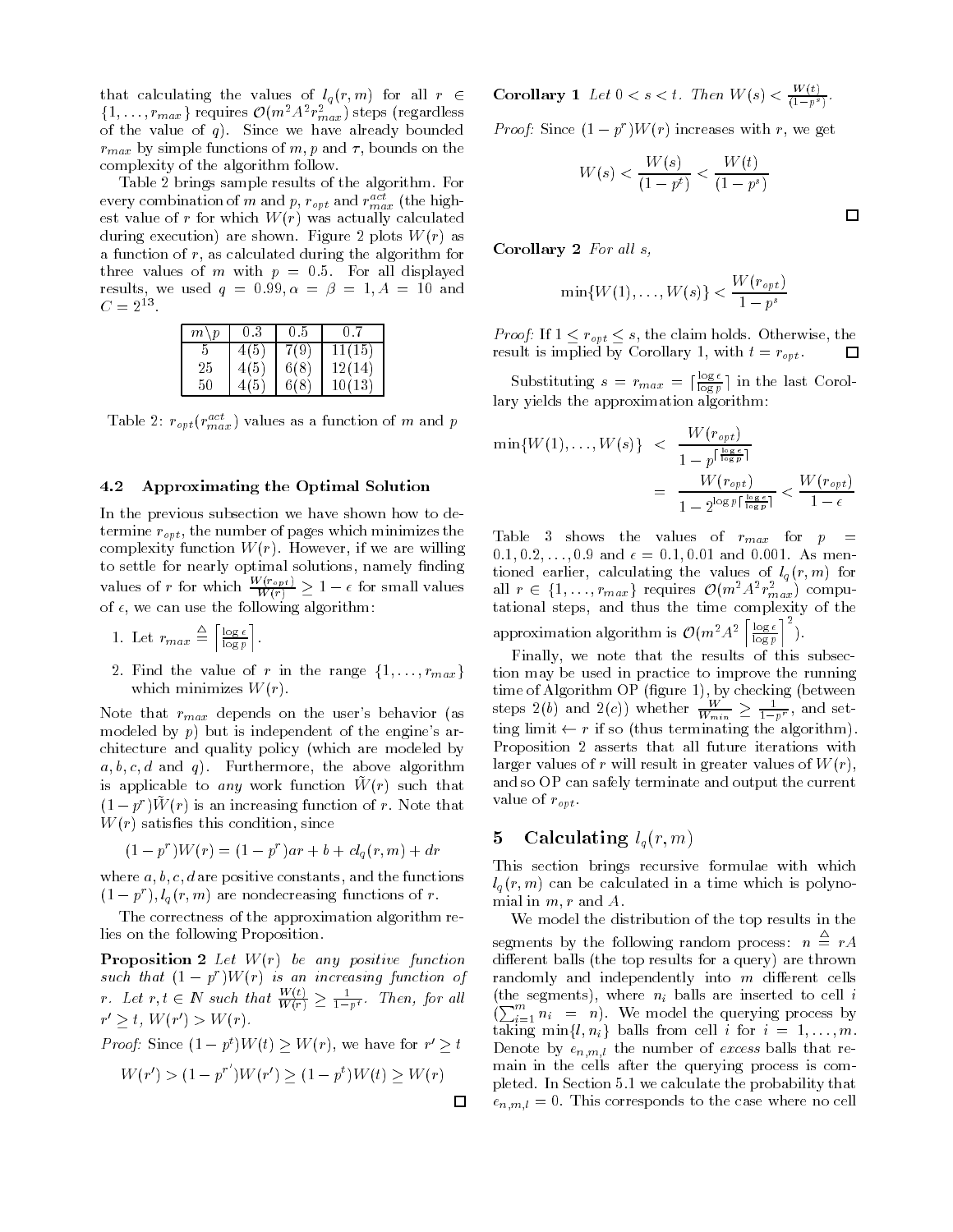

Figure 2:  $W(r)$  as a function of r, for  $m = 5, 25$  and 50 ( $p = 0.5$ )

|                  | . 2 | 0.3 | $\mathbf{A}$ | 06 |    | -8 | n o |
|------------------|-----|-----|--------------|----|----|----|-----|
| $\overline{0}$ . | ച   |     |              |    |    |    |     |
| 0.01             |     |     | ◠            |    | 13 |    |     |
|                  |     | ◠   |              |    |    |    |     |

Table 3:  $r_{max}$  as a function of p and  $\epsilon$ 

contains more than l balls, so that the QI indeed managed to collect the top  $n$  results from the segments. In the full version of this work we also calculate the probability that  $e_{n,m,l} = k$ . This corresponds to the case where the QI managed to collect just  $n - k$  of the top  $n$  results. We study this case since the QI may choose to employ a relaxed quality policy, requiring that with high probability, most (but not necessarily all) of the top results are returned to the user. Subsection 5.2 briefly reviews previous work on related issues.

We first present a rough bound on  $l_q(r, m)$  which tial. Clearly,  $\frac{n}{m}$  is a lower bound on  $l_q(r, m)$  for all  $q > 0$ . We show that for  $q = 1 - \frac{1}{2\lambda}, l_q(r, m)$  need not be larger than  $\max\{|\lambda + \log m|, |\frac{2m}{m}| \}$ .

The probability that exactly i of the n results are inserted to a given segment is  $\binom{n}{i} \left(\frac{1}{m}\right)^i \left(1-\frac{1}{m}\right)^{m-i}$ . Since  $\binom{n}{i} \leq \left(\frac{n e}{i}\right)^i$ ,

$$
\binom{n}{i} (\frac{1}{m})^i (1 - \frac{1}{m})^{n-i} < (\frac{ne}{i})^i (\frac{1}{m})^i = (\frac{ne}{mi})^i .
$$

Hence, the probability that more than  $\ell$  results are inserted into a given segment is bounded by

$$
\sum_{i=\ell+1}^{n} \left(\frac{ne}{mi}\right)^i \le \sum_{i=\ell+1}^{\infty} \left(\frac{ne}{m\ell}\right)^i = \left(\frac{ne}{m\ell}\right)^{\ell} \frac{\frac{ne}{m\ell}}{1 - \frac{ne}{m\ell}}
$$

Whenever  $\ell \geq \max\{\frac{\lambda + \log m}{m}\}\$ , this last expression is bounded from above by the from above by the settlement of the settlement of the settlement of the settlement of the settlement of the settlement of the settlement of the settlement of the settlement of the settleme  $\left(\frac{1}{2}\right)^{\lambda + \log m} = \frac{1}{m2^{\lambda}}$ . Thus, by the union bound, the probability that at least one of the  $m$  segments contains more than  $\ell$  results is smaller than  $\frac{1}{2\lambda}$ . The results follow.

### 5.1 Precise Calculation of  $l_q(r, m)$

We now turn to the precise calculation of  $l_q(r, m)$ . For this we will calculate the probability

$$
P(n, m, l) = Pr[e_{n, m, l} = 0],
$$

the probability of throwing *n* different balls into  $m$ different cells so that no cell contains more than  $l$  balls.

The size of the problem space is  $m$ . We will actually be counting  $N(n, m, l)$ , the number of ways to throw *n* different balls into  $m$  different cells so that no

<sup>&</sup>lt;sup>9</sup>Sharper (known) asymptotic bounds on  $l_q(r, m)$  are discussed in Section 5.2.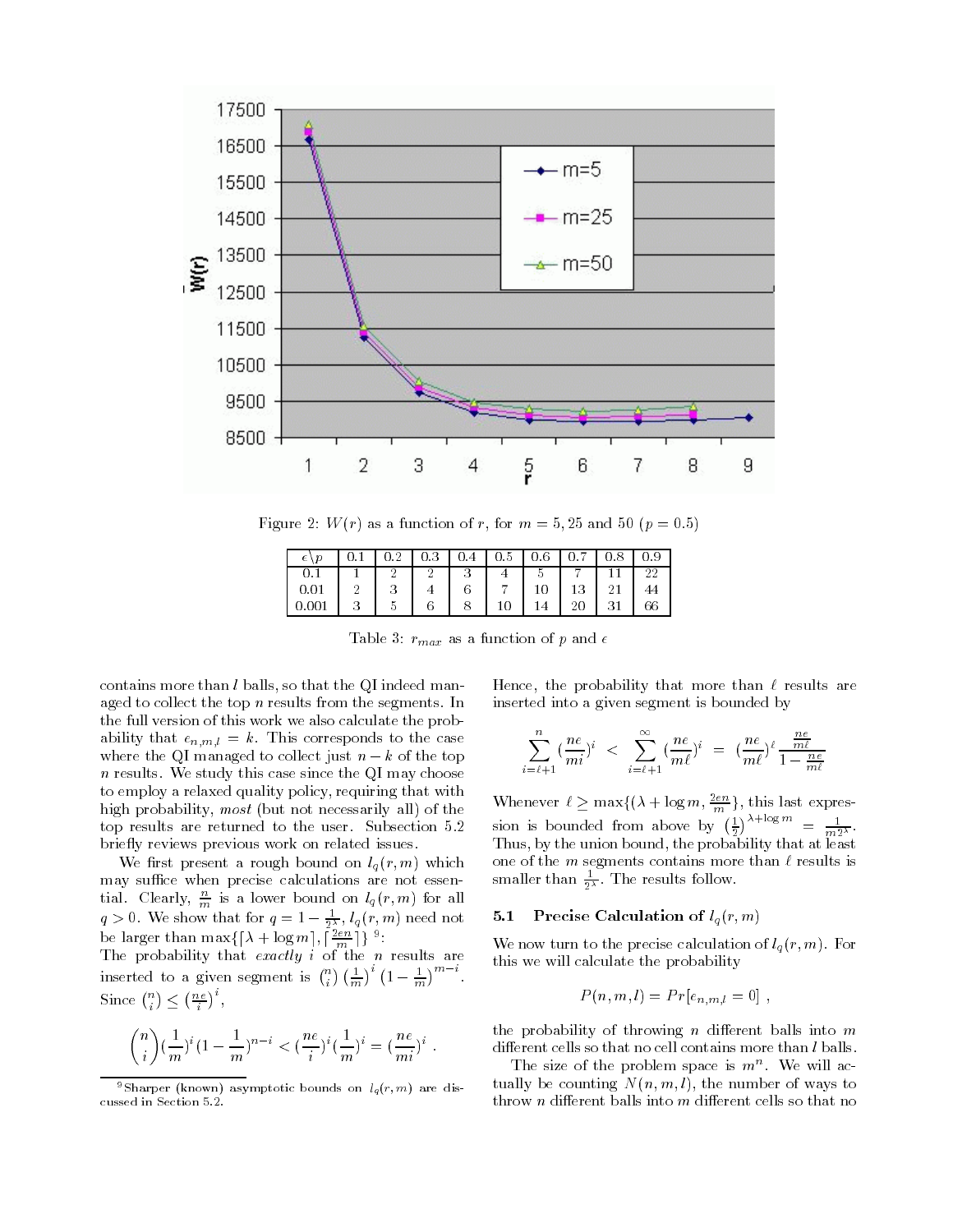| $\boldsymbol{m}$ |   |            |      |    |     |        |        | $\Omega$        | $-10 - 1$    | 11 1              | 12  |
|------------------|---|------------|------|----|-----|--------|--------|-----------------|--------------|-------------------|-----|
|                  | 6 | 13 I       | 16 I | 19 | 22. | 24 l   |        | 27   30         |              | $32 \mid 35 \mid$ | 137 |
|                  |   | $\sqrt{2}$ | ⇁    | 8  | 9   | $10-1$ | $10-1$ | 11 <sub>1</sub> | $12^{\circ}$ | 13                | 13  |
|                  |   |            |      | 6  |     |        |        |                 |              |                   |     |

Table 4:  $l_q(r, m)$  for  $q = 0.99, A = 10$  and various values of r and m

cell contains more than l balls, and then

$$
P(n, m, l) = N(n, m, l)/m^n
$$

The following recursive formulae may be used to calculate the  $N(n, m, l)$  values:

$$
N(n + 1, m, l) = m \cdot \sum_{j=0}^{l-1} {n \choose j} N(n - j, m - 1, l)
$$
  

$$
N(n, m + 1, l) = \sum_{j=0}^{l} {n \choose j} N(n - j, m, l)
$$

However, the recursion that most naturally fits in Algorithm OP from Section 4.1 is:  $N(n, m, l) =$ 

$$
\sum_{j=0}^{m} {m \choose j} {n \choose l, \dots, l, n-jl} N(n-jl, m-j, l-1)
$$

First, we choose some  $j$  cells to have exactly  $l$  balls. We then choose the balls to populate those cells (the multinomial coefficient has  $j$  l-terms). The remaining  $n-jl$  balls are distributed to the remaining  $m-j$  cells, with each such cell collecting no more than  $l - 1$  balls.

As r grows in subsequent iterations OP, so will the value of  $l_q(r, m)$ . This recursion naturally uses results of  $N(n, m, l)$  from previous iterations in later iterations. As for the initial values:

- 1. For all  $m, l, N(0, m, l) = 1$ . Whenever  $n > 0$ ,  $N(n, 0, l) = N(n, m, 0) = 0$ .
- 2. For all  $n > 0, m > 0$ :

• Whenever 
$$
l < \lceil \frac{n}{m} \rceil
$$
,  $N(n, m, l) = 0$ .

• 
$$
N(n, m, \lceil \frac{n}{m} \rceil) = \binom{m}{k} \frac{n!}{\lceil \frac{n}{m} \rceil^k \lfloor \frac{n}{m} \rfloor^{m-k}},
$$
  
where  $k \stackrel{\triangle}{=} n \mod m$ .

Denoting by  $n_{max} \stackrel{\Delta}{=} r_{max}A$  the value of n in the last iteration of OP (and by  $l_{max}$  the value of l found in that iteration), the total time spent calculating values of  $l_q(r,m)$  is  $\theta(n_{max}m^2 t_{max}) = O(n_{max}^2 m^2)$ . Table 4 shows sample values of  $l_q(r, m)$ .

### 5.2 Previous Work

The stochastic properties of the process which randomly throws  $n$  balls into  $m$  cells have been studied extensively. Two good references are [13] and [10]. Among the properties studied was the distribution of the maximum number of balls in a cell, which we will denote by  $L(n, m)$ . For example, for  $n > m$  (more balls than cells),  $L(n, m) = \Theta(\frac{n}{\ln\left[1+\frac{m}{n}\ln m\right]} + \frac{m}{m})$  with haves asymptotically as  $(1+o(1))\frac{\ln n}{\ln \ln n}$  with probability is a contract to the distribution of  $\mathcal{N}$ , the distribution of L(n; m), the distribution of  $\mathcal{N}$ is examined with regard to the behavior of the ratio  $\frac{m \ln m}{m \ln m}$  as  $n, m \to \infty$ . Separate results are obtained<br>for the three cases  $\frac{m \ln m}{m \ln m} \to 0$ ,  $\frac{n}{m \ln m} \to \lambda > 0$ , and<br> $\frac{n}{m \ln m} \to \infty$ . In [9] it was shown that the distribution of  $L(n, m)$  may be approximated by the the distribution of

$$
n \cdot \max \frac{s_j}{\sum_{j=1}^m s_j} ,
$$

where each  $s_i$  is an independent  $\chi^2$  variable with  $\frac{2(n-1)}{m}$  degrees of freedom.

# 6 From Theory to Practice

This section attempts to bridge the gap between theory and practice by highlighting the possible practical implications of our model and results.

# 6.1 The Complexity Function  $W(r)$

We first revisit two assumptions we have made while formalizing  $W(r)$  (Section 2). These assumptions pertain to the manner by which users view result pages and to the memoryless query processing scheme.

- 1. "Users view search result pages according to a memoryless geometric process". While this assumption is extremely simplistic, the studies cited in Section 2.1 indicate that it might reasonably approximate the aggregate behavior of users.
- 2. "When a request for result page  $k$  arrives, result page k a still cathed this still called this still called the still p tion to send each segment the score of the lowest result it had contributed to page  $k - 1$ . This, in turn, allowed us to formulate a memoryless query processing scheme. While ignoring cache management issues in this work, the following consideration justies the intuition behind this assumption: the aim of *any* policy that prefetches  $r$  pages (numbered  $k, \ldots, k + r - 1$ ) when processing a request for result page  $k$  of some query, is to rapidly answer (from the cache) subsequent requests for pages  $k + 1, \ldots, k + r - 1$  of that query. Thus, the prefetching policy implicitly assumes that the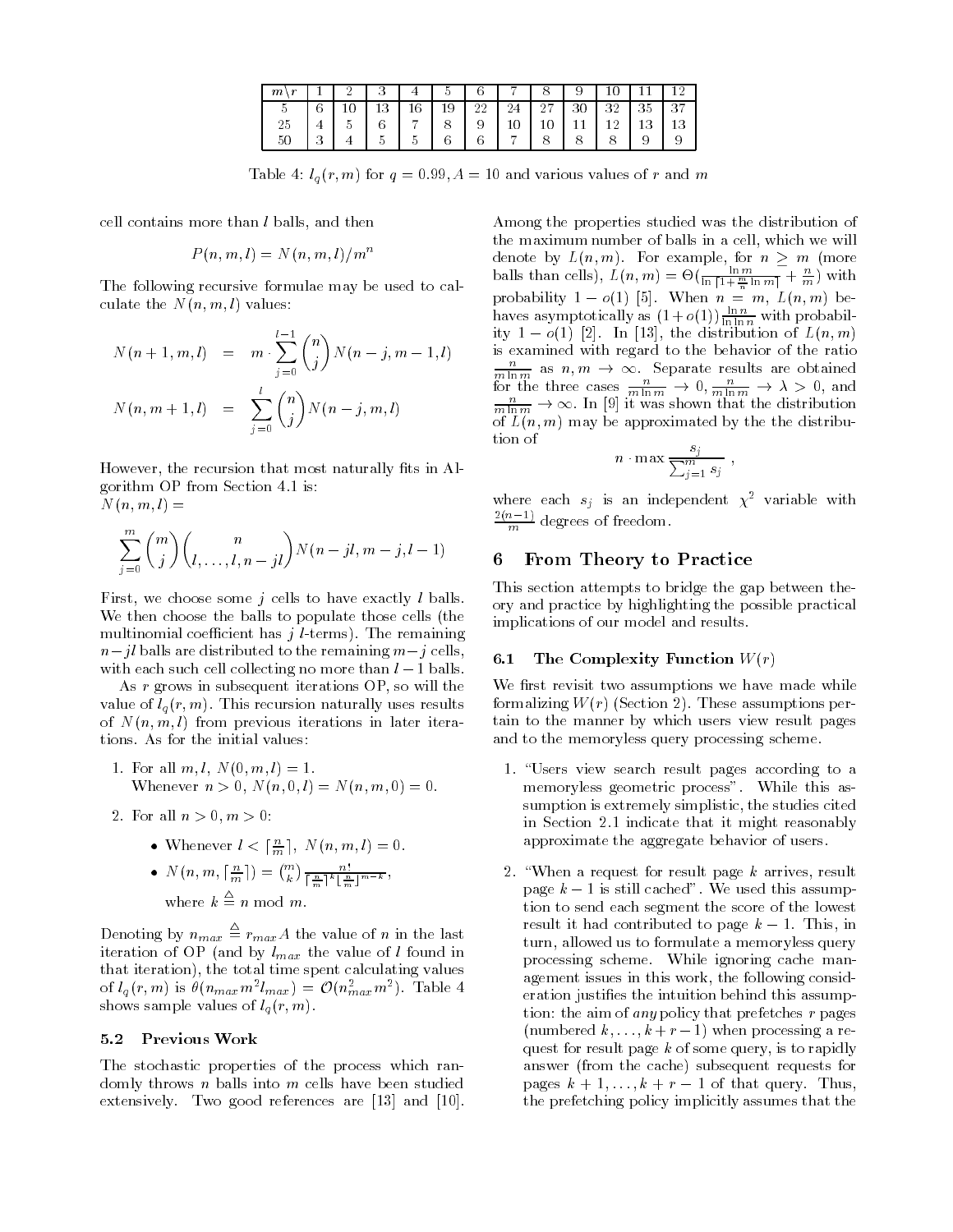life expectancy of cached entries will allow page k to be calculated. It is requested until it is requested. It is requested. It is requested. It is requested. I other words, every policy that prefetches r pages assumes that pages will be cached long enough for r 1 subsequent requests. We request request requests. We request request requests. We request request requests cached for r subsequent requests.

The above assumptions allowed us to formulate an exact complexity function to our concrete query processing model. At the end of Section 2.2, the complexity function was abbreviated to the form

$$
W(r) = ar + \frac{b + cl_q(r, m) + dr}{1 - p^r} .
$$

We claim that this abbreviated form (and our results) can accommodate any retrieval model that incurs the following costs when prefetching  $r$  pages:

- $\bullet$  Cache space that is linear in r, the number of prefetched result pages.
- Retrieval complexity that is the sum of  $(1)$  a term that depends on the query's breadth (number of matching results), (2) a term that is linear in  $l_q(r, m)$ , and (3) a term that is linear in r.

Thus, our results may apply to index structures and query processing schemes that differ from our model. Furthermore, the results of Section 4.2 apply to any complexity function  $\hat{W}(r)$  where  $(1-p^r)\hat{W}(r)$  is an increasing function of r. Finally, the results of Section 5, where we determined the number of results that should be retrieved from each segment  $(l_q(r, m))$ , are applicable to any search engine that uses a locally segmented index in which documents are partitioned uniformly and independently.

# 6.2 Implementing a Prefetching Policy

Implementing a prefetching policy for engines with locally segmented indices in the framework of this research requires the following two preprocessing steps:

- $\bullet$  Setting the parameters: an approximate value of p is derived from analyzing the engine's query logs, the parameter  $q$  is set according to the quality policy, and the values of  $\alpha$ ,  $\beta$  are set according to the engine's resources. Systems with small caches should set  $\beta$  to a high value; when the QI is heavily loaded,  $\alpha$  should be set to a high value; etc.
- For a range of query breadths (a range of values for the parameter  $C$ ), an algorithm (either optimizing or approximating  $r_{opt}$ ) is executed. The QI and each segment are then loaded with tables containing the values of  $r_{opt}(C)$  and  $l_q(r_{opt}(C), m)$  for values of  $C$  in the range.

Upon receiving a query  $t$ , each segment estimates that query's breadth (the value of  $C_t$  that corresponds to t). This can be done in two ways:

- Many local index implementations incorporate global term statistics in each segment in order to facilitate term-based scoring [1]. These statistics may help estimating the breadth of certain types of queries.
- $\bullet$  By our assumption, each of the *m* segment contain approximately the same number of results for broad topic queries (when  $C \gg m$ ). Thus, a segment can process the query, and use the number of matches it finds as an estimate of  $C$ .

After estimating  $C_t$ , the segment forwards  $l_q(r_{opt}(C_t))$ results to the QI, which merges the retrieved results to produce  $r_{opt}(C_t)$  result pages.

# 7 Conclusions and Future Work

This work examined how search engines should prefetch search results for user queries. We started by presenting a concrete query processing model for search engines with locally segmented inverted indices. We argued that for a model which assumes that the number of result pages that users view is distributed geometrically, the optimal engine policy is to prefetch a constant number of result pages r. We expressed the computational cost of a policy that prefetches  $r$ pages, and suggested an algorithm for finding the optimal value of r (which minimizes the expected cost). We also suggested how to find values of  $r$  which imply policies whose cost is approximately optimal.

Several extensions of this work are the following:

- The model presented in this paper ignores overlaps in the information needs of different users. We did not consider, for example, that popular queries may be submitted by multiple users during a short time span, increasing the probability of at least one user requesting additional results. By taking query popularity into account, we may find that popular queries warrant more result prefetching than rare queries do.
- This work did not address cache replacement policies; in particular, we did not suggest which result pages should be removed from the cache upon prefetching results for a new query. As noted in  $[11]$  (in the context of buffering of posting lists), knowledge of the access patterns to the query cache should be considered when setting the replacement policy. For example, users usually browse result pages in their natural order. Thus, assuming that the first two result pages of some query are cached and that one of them must be evicted, it seems natural to remove the second page of results (and not the first, as an LRU policy might suggest).
- Most of the results in this paper are applicable to locally segmented indices. Only single-term